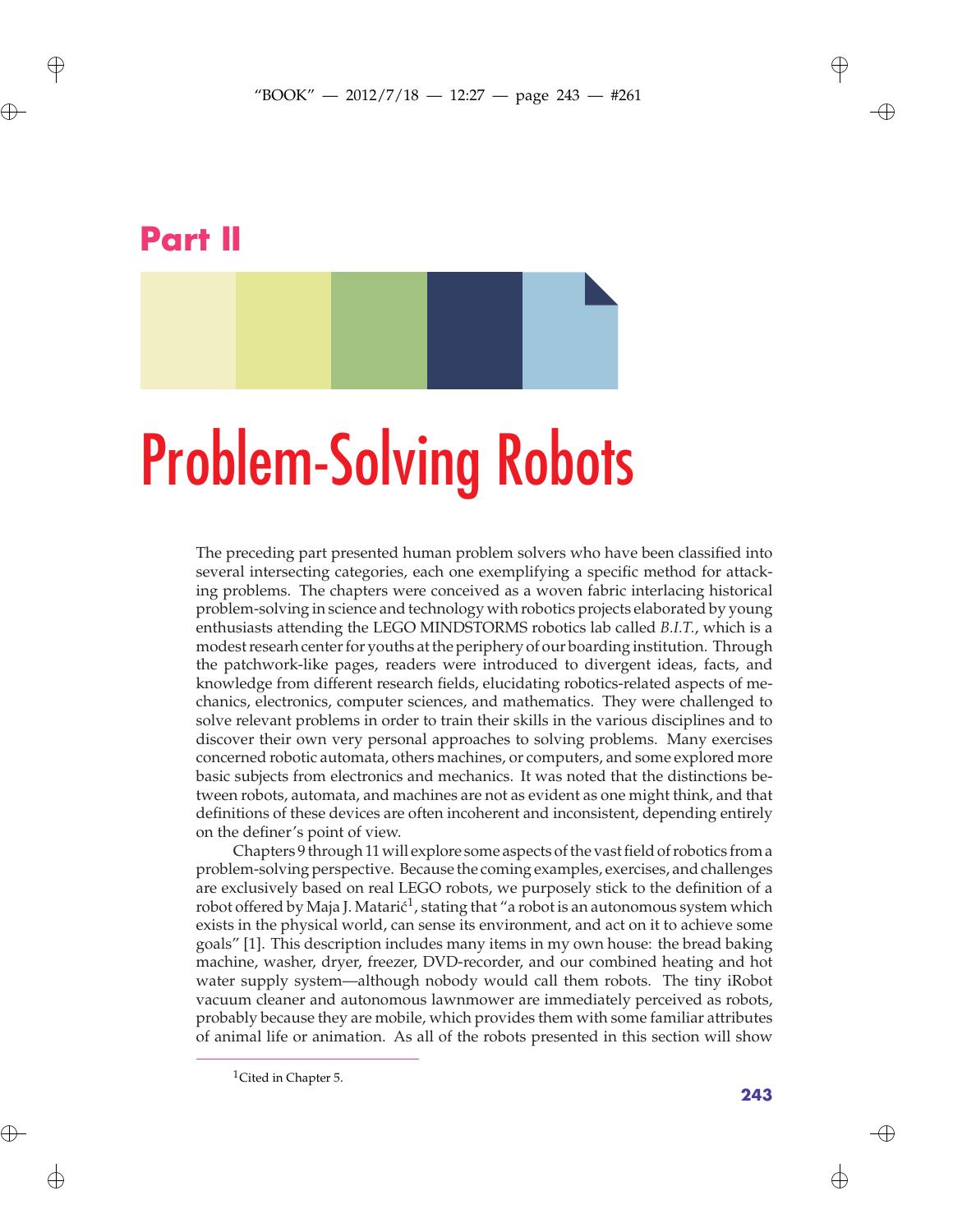$\rightarrow$ 

✐

## **244 Part II Problem-Solving Robots**

these attributes of animation, we will refine the definition by stating that "a robot is an autonomous system, which **moves** in the physical world, can sense its environment, and act on it to achieve some goals." Note that the restriction is only apparent because an immobile robot can be viewed as a robot with zero motion if we include the absence of anything as a concept extension, as did the lonely Hindu inventor of the number zero.

The ability to solve problems is not limited to humans but is a fundamental capacity of every living being that is submitted to existential issues of nurturing, reproduction, nesting, and defense—all of which require some form of intelligence that must be seen as the *basic prerequisite* of problem solving. Unfortunately there is no consensus on the definition of the term **intelligence**. On the contrary, its meaning substantially diverges from the function of the invoked disciplines. Human subject research describes intelligence as a compound faculty of higher adaptation and reasoning, including learning from experience or insight, abstract thinking, communication (by speech, mimic, and gesture), anticipation, planning, use of symbolism, creativity, and problem solving, which are necessarily based on a highly efficient brain. From this point of view, intelligence is considered in relation to the fine motor skills of the human hand, the invention of tools, the self-concept and consciousness of the individual, and his or her social interactions. In order to mark the boundary between the human and animal worlds, the term **animal cognition** is preferred to the word **intelligence** if related animal skills are being depicted and eventually compared to their human counterparts.

By 1637, the great French philosopher and mathematician René Descartes had compared the animal with a banal automaton as being incapable of thought. However ingenious and complex it may appear, he reasoned, it is nothing more than "a machine made by the hands of God, which is incomparably better arranged, and adequate to movements more admirable than is any machine of human invention" [2]. Captured in a pronounced dualism and convinced of the immateriality of the human mind, he argued, "that not only the brutes have less reason than men, but that they have none at all." It was inconceivable for him that an animal or a machine could think. Anticipating the discussion about intelligent machines, he proposed two imperturbable means of distinguishing the irrational creature from the human. First, he considered speech to be the expression *par excellence* of thought. Even if an automaton could be made capable of talking, it would just emit words, perhaps rattle on, but never give an appropriate answer to anything being said in its presence as the most unintelligent person can do. Second, Descartes stated that the actions deployed by the animal or machine, however skillful they might appear, would never be the result of knowledge or insight but would be just the dummy product of ingenious "organs."

In the discussion about *Maelzel's Chess Player* (see Challenge 7, Chapter 3), we saw that the idea of an automaton capable of thinking and acting in a human manner intrigued scientists, artists, and poets for almost a century. However, the preoccupation with this subject was already reported from antiquity, since automata were used in ancient Greece, Anatolia, and China. Hephaestus, who is the Greek god of technology, blacksmiths, artisans, and sculptors, is said to have built bronze and golden human machines [3]. In *The Iliad*, Homer narrated:

 $\oplus$ 

 $\oplus$ 

✐

 $\bigoplus$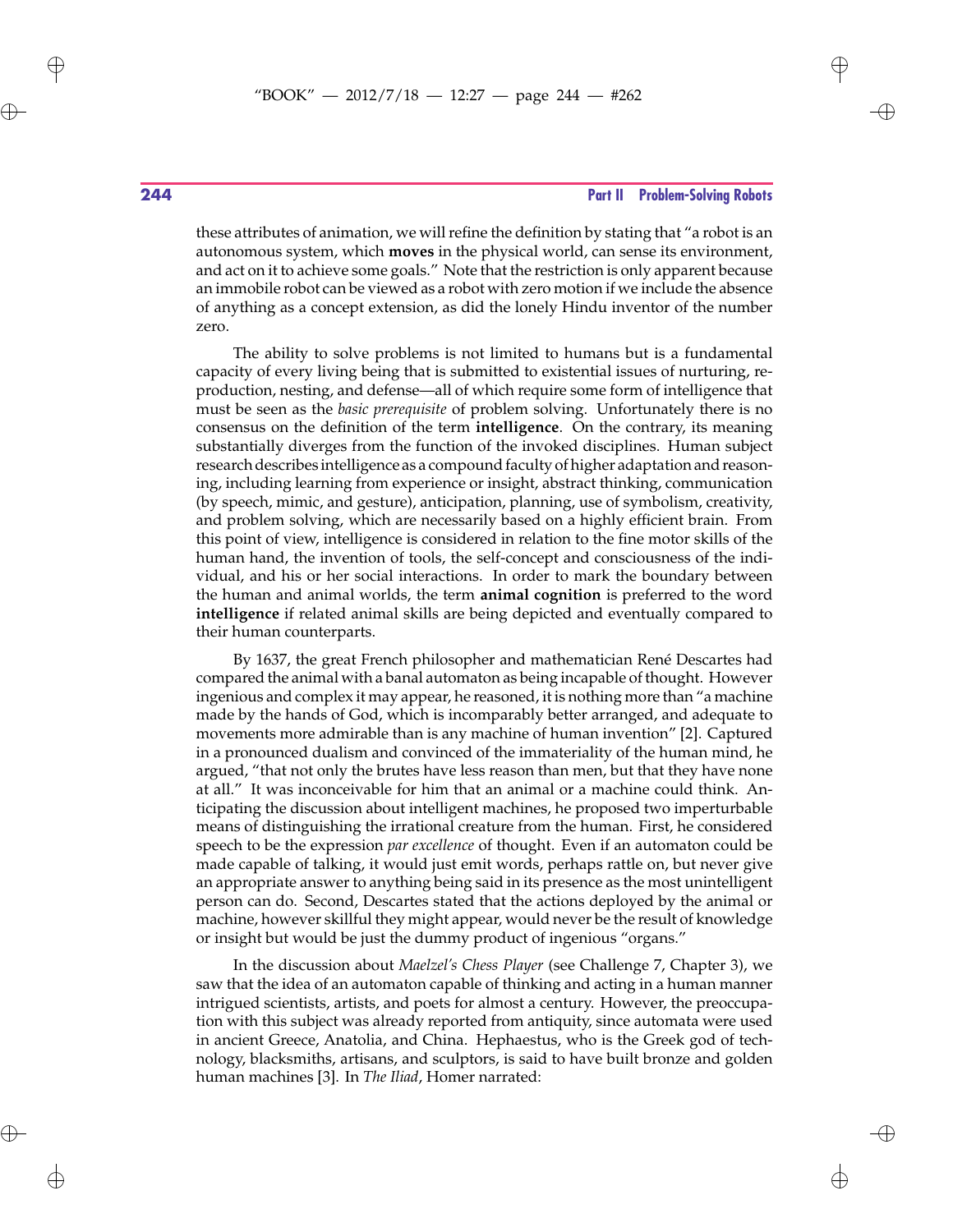# "BOOK" — 2012/7/18 — 12:27 — page 245 — #263  $\bigoplus$

#### **Part II Problem-Solving Robots 245**

 $\oplus$ 

 $\oplus$ 

"Huge god Hephaestus got up from the anvil block with laboured breathing. He was lame, but his thin legs moved quickly under him... At once he was helped along by female servants made of gold, who moved to him. They looked like living servant girls, possessing minds, hearts with intelligence, vocal chords, and strength. They learned to work from the immortal gods. These women served to give their master detailed help." [4]

This same concept repeatedly appeared in variations as the *Pygmalion* myth and has been treated in numerous stories, starting with diverse interpretations of *Le Avventure Di Pinocchio: Storia Di Un Burattino* by Carlo Colodi (1881), Fritz Lang's *Metropolis* (1927), to Steven Spielberg's *A.I. Artificial Intelligence* (2001). When the word **intelligence** was first used in the context of machines, there was (and still is) a great controversy surrounding the concept. In 1956, a summer workshop held at Dartmouth University in Hannover, New Hampshire, gave birth to the new field of **artificial intelligence (AI)**[5]. One of the prominent attendees of that conference, John McCarthy (1927–2011) late professor of Computer Science at Stanford University, and he defined artificial intelligence (AI) as "the science and engineering of making intelligent machines, especially intelligent computer programs." He related AI to the task of using computers to understand human intelligence, which he considered to be the computational part of the faculty to achieve goals in the world [6]. Much of the early optimistic work of AI consisted of trying to emulate human thinking by the means of computers. Alan Turing, who in 1950 had already discussed the possibilities and the difficulties of machine intelligence in his pioneering paper "Computing Machinery and Intelligence" [7], provided an astute method of finding out whether a machine can think. The famous **Turing test**, which is a descendent of Descartes' method for distinguishing between the irrational creature and the human, was presented as follows:

- 1. An interrogator puts questions to two participants, who are seated in separate rooms.
- 2. The participants type their responses.
- 3. The interrogator can neither see nor hear the participants, and is able only to read their typed responses.
- 4. One participant is human, while the other is a machine engaged in a human "imitation game," programmed to respond to the questions as a human would.
- 5. The interrogator must determine which of the two participants is the machine.
- 6. Ultimately, if the interrogator cannot discern the difference, then the machine should be judged capable of human thought.

So far, no machine has passed this test, despite promising achievements with masterpieces of programming like expert systems, computer-developed mathematical proofs, neural networks, and the incarnation of the Chess Player called *Deep Blue*<sup>*C*</sup>, which lost the first but won the second of two runs against World Champion Garry Kasparov in 1996 and 1997. In an auto-critical evaluation [8], IBM explains that *Deep*

✐

 $\rightarrow$ 

✐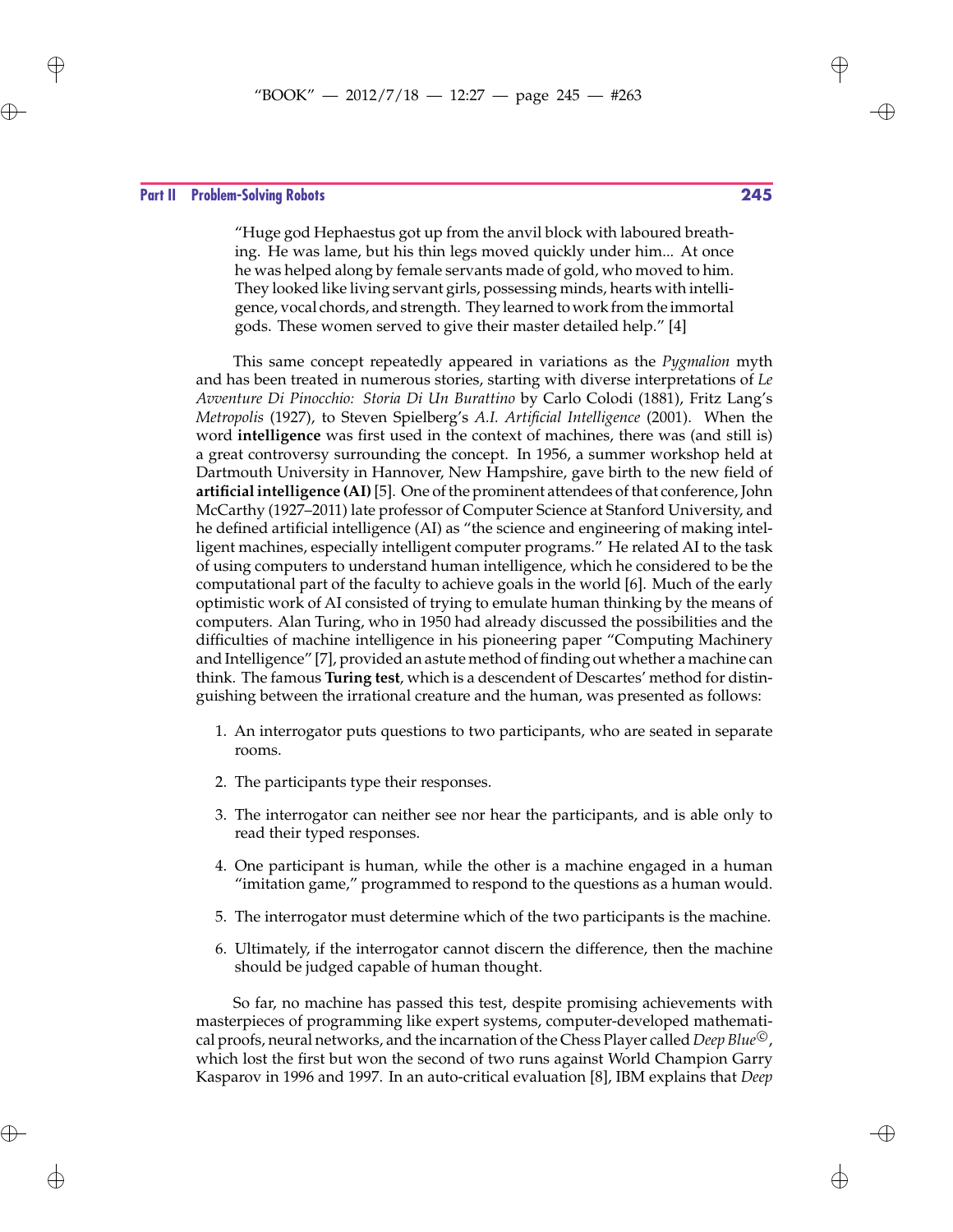## **246 Part II Problem-Solving Robots**

*Blue*, which is a powerful supercomputer, could analyze up to 200,000,000 chess positions per second, compared to Kasparov's "poor" three chess positions per second. By contrast, the grandmaster relied on a vast knowledge of moves and gambits, surmounting *Deep Blue's* limited database. Garry Kasparov, who is a world-class player, deployed his extraordinary intuition combined with learning and adaptation capacities, of which *Deep Blue* was totally incapable. *Deep Blue* was not a "learning system"; it didn't use artificial intelligence to learn from its adversary or "think" about the current constellation of the pawns. Finally, Deep Blue was entirely dependent on five IBM research scientists and one international grandmaster, who adapted the program during the matches.

The experience with *Deep Blue* typifies the general sense of disillusion experienced during the attempts to mimic human intelligence. In 1991, Rodney A. Brooks, who is emeritus Panasonic Professor of Robotics at MIT, noted in his ruthlessly candid paper "Intelligence without representation" [9] that AI started as a domain whose goal was the replication of human intelligence in a machine. However, early hopes vanished as the dimension and difficulty of the task became obvious, so instead the research retreated into specialized subproblems, such as knowledge representation, natural language understanding, vision, and so forth [7]. Despite the enormous progress made through the spectacular increase in computational power, the greatest difficulties came up when AI researchers ventured into complex problems that provoked an exponential growth in the memory size and the computing time required. It seemed that many AI experts had fallen into Sessa's trap and had to learn a sour lesson about modesty (see Chapter 6, Glossary: Exponential Growth). More specifically, AI roboticists understood that even simple human cognitive capacities and related activities are much more difficult to implement into a machine than anyone thought. Obstacles arose at almost every corner of the research in relation to the fundamental understanding of problem solving based on effective heuristics, planning, insight, creativity, and internal models of the world—going beyond simple pigeonholing of collected information and applying astute search algorithms.

Then came Watson<sup> $\mathcal{B}$ </sup>, IBM's novel supercomputer, which is described as the world's most advanced question-answering system. In February of 2011, this computer accessed its extraordinary knowledge base and challenged human *Jeopardy!*<sup>2</sup> all-star champions Ken Jennings and Brad Rutter in a three-night game. . . and won! Before the victory, probably hesitant about the outcome of the challenge, IBM humbly declared that Watson had developed from a modest DeepQA machine to a formidable *Jeopardy!* contestant [11]. The superbrain, made up of 90 servers, applies advanced natural language processing, ultra-fast information retrieval, AI-based reasoning, and machine learning technologies to open-domain question answering. IBM compares its "youngest child" with the science-fictional Star Trek onboard computer, which is an interactive dialog agent that can answer questions and provide precise information on any topic [12]. Capable of expressing itself in human terms, Watson is perhaps the first machine to come within reach of passing the Turing test.

 $\oplus$ 

 $\oplus$ 

 $\oplus$ 

<sup>2</sup>*Jeopardy!* is a popular American quiz show, running from 1964 to this day, that requires contestants to formulate their responses in question form.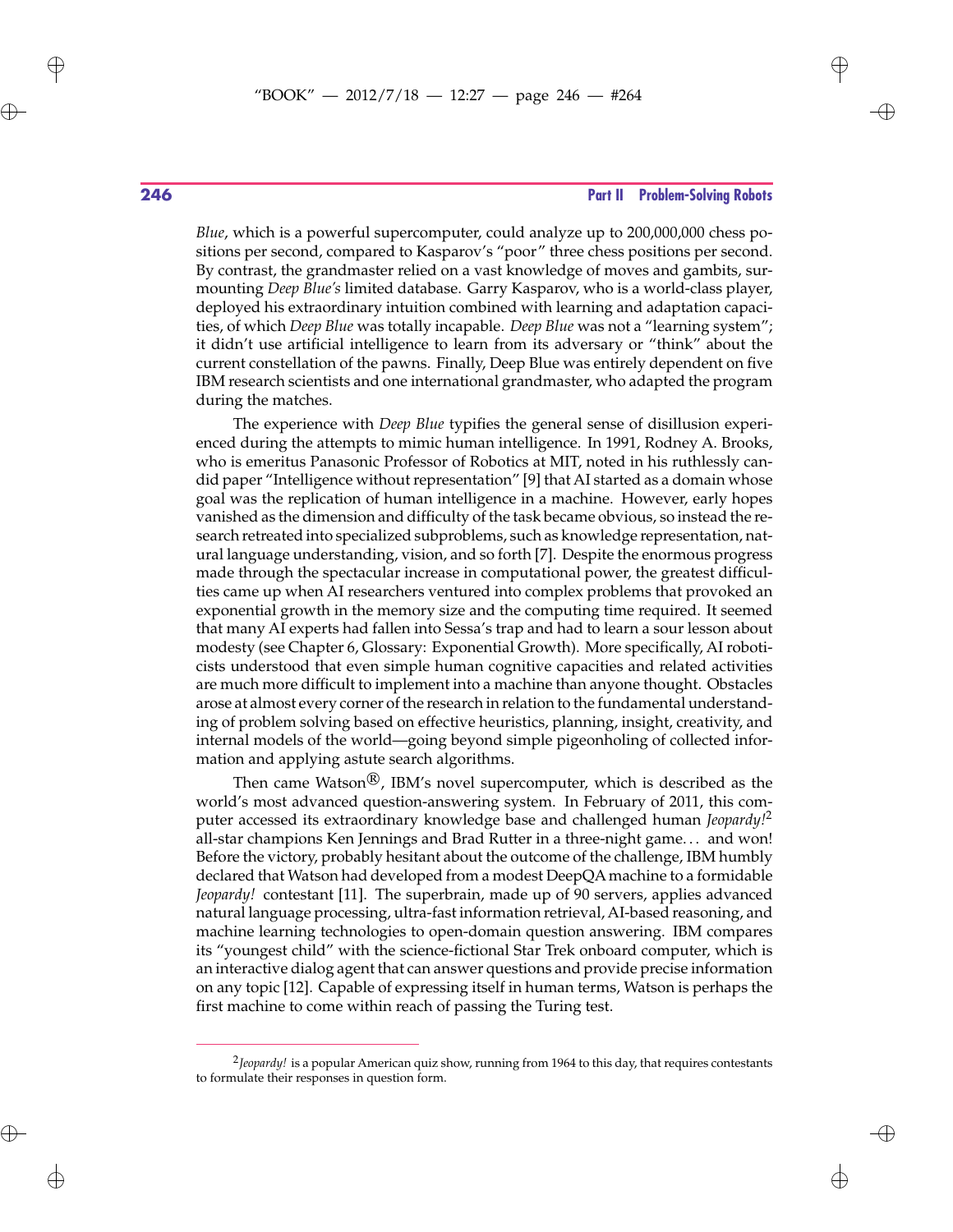#### **Part II Problem-Solving Robots 247**

 $\oplus$ 

 $\oplus$ 

✐

 $\oplus$ 

However, Dr. Chandra, the fictive creator of Arthur C. Clarke and Stanley Kubrik's HAL9000,<sup>3</sup> along with "the dreamers still in the field of AI" [13], will have to wait before eventually realizing the first machine capable of proclaiming Descartes's *Cogito ergo sum*<sup>4</sup> and philosophizing "But what then am I? A thing that thinks. What is that? A thing that doubts, understands, affirms, denies, wills, refuses, and that also imagines and senses" [14] . . . and lies!

In *2010: Odyssey Two*, Arthur C. Clarke [15] reveals the reason why HAL9000 malfunctioned and killed the *Discovery* crew. Secret orders of highest rank issued by the National Security Council (NSC) summoned HAL to hide the real purpose of the mission—the exploration of the Monolith TMA-1—from the astronauts Bowman and Poole. This insolvably conflicted with the fundamental policy of **accurate processing of information without distortion or concealment**. HAL, forced to lie, became trapped in the fictional **Hofstadter-Möbius loop**, <sup>5</sup> reducing it to paranoia. In order to escape the trap, the computer decided to murder the crew, which was the only logical solution to obey the **accurate processing** constraint and to keep the secret, as nobody remained from whom to keep it.

This extraordinary story illustrates how human thinking and intelligent decisions may defy any attempts at artificial mimicry.

## **Puzzle: Limits of Rational Thinking**

Imagine an extraterrestrial visitor observing human towns from his starship. He certainly will be stunned by the structured behavior of cars, which he will probably interpret as the real terrestrials, as he is not capable of distinguishing the drivers inside the cars nor the regulating traffic signals and lights. However, he will discover behavioral patterns that he surely finds difficult to explain. Anyway, he must be aware that he is meeting terrestrial intelligence, even though he cannot see any higher reasoning, planning, or model. Many questions will bother him, such as: What are the mechanisms that interrupt the fluidity of the arteries? Why does irregular, and sometimes unpredictable, traffic congestion appear? How do the terrestrials choose their path on the artery? He will perhaps come to similar insights as the editors of the remarkable book *Human Behavior and Traffic Networks*[17], by Michael Schreckenberg and Nobel prize laureate Reinhard Selten, who prove the extent of irrationality or at least bounded rationality in the decisions that appear in car traffic.

✐

 $\oplus$ 

<sup>3</sup>*2001: A Space Odyssey* (1968).

 $^{4}$ Je pense donc je suis. I think, therefore I am.

<sup>5</sup>The Hofstadter-Möbius loop doesn't exist. However, it refers to the famous Möbius strip (see Figure 10.2), which is a single-sided surface with a unique frontier, discovered by German mathematician August F. Möbius (1790–1868). This strip or band is an allegory of infinity. It is not clear which of the Hofstadters Arthur C. Clarke had in mind, either the physicist Robert Hofstadter (1915–1990) or his son Douglas R. Hofstadter (born 1945), who is a mathematician.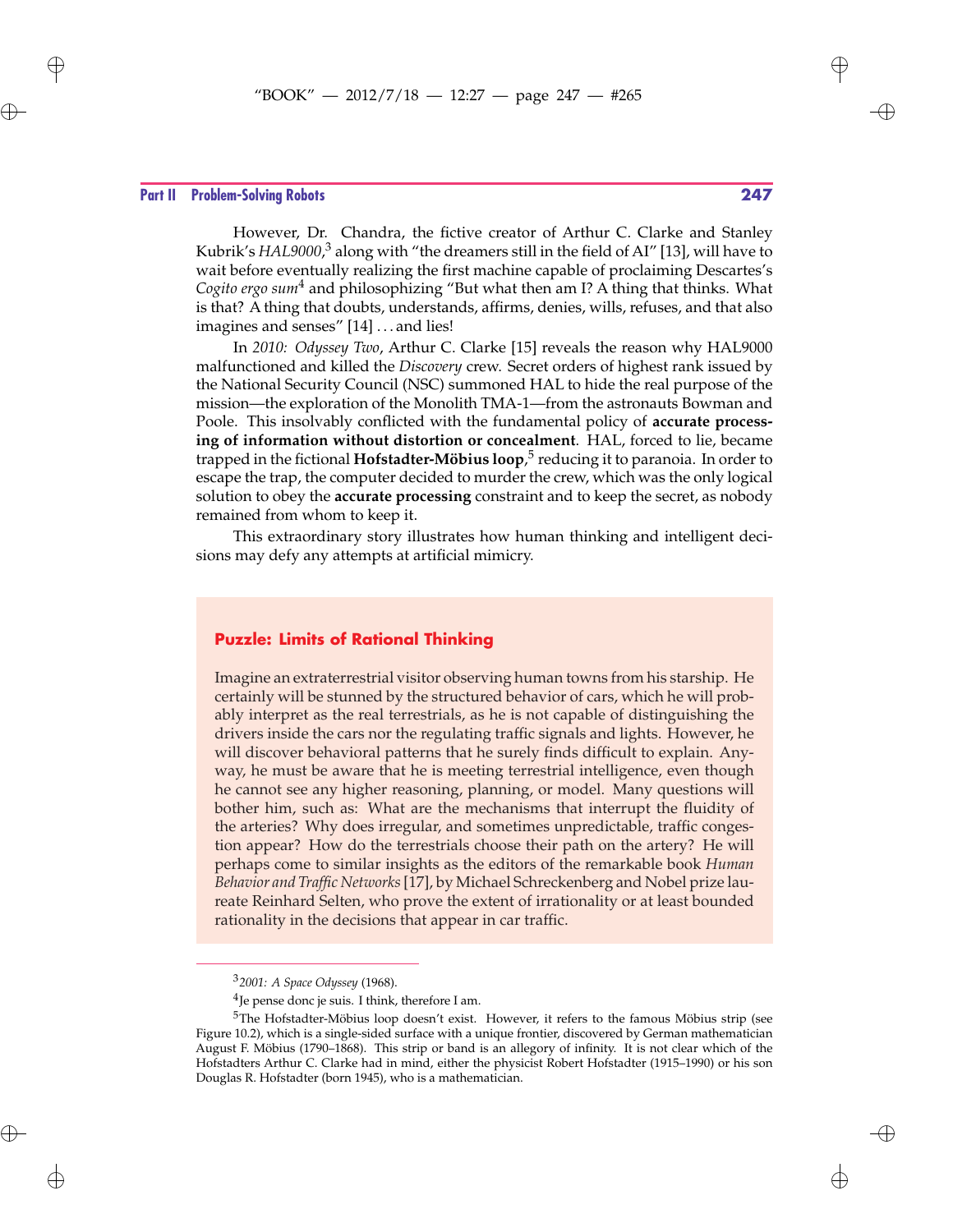$\rightarrow$ 

✐

## **248 Part II Problem-Solving Robots**

In an article on cooperation and competition ("Kooperation und Konkurrenz") [16], Reinhard Selten and Rosemarie Nagel invited the reader to think about the following question:

A journal asks its readers to send in a number between 0 and 100 written on a postal card. The one whose number approaches the closest to the two-thirds of the mean of the entries will receive US \$1000.

What would be your answer?

The truth about AI is that it represents one of the most exciting branches of computer science to work in *because* of the huge number of challenges. As a consequence of numerous complex problems, the discipline has gradually split into uncounted subdisciplines, so that AI actually represents a very large and diverse field of research with a general emphasis on disembodied thinking. This diversification had an important mollifying influence on the previously anthropocentric definition of AI, which actually is considered more generally to be "the study of the computations that make it possible to perceive, reason, and act," or "the study of the design of intelligent agents" [18]. It is now a "branch of computer science that is concerned with the automation of intelligent behaviour" [19], allowing elementary cognition, performance, and behavioral aspects to become part of the research.

At the intersection of several badly segregated disciplines, including both AI and control theory, the rapidly expanding branch of robotics has developed by focusing its activities on the creation of **real robots** capable of interacting with their environments and achieving some goals. Low-level forms of intelligence are revealed when a robot's physically reactive system (based on the combination of perception and action and sustained by more or less complex transfer rules) initializes and fosters problem solving. Unexpected robot behavior may emerge or self-organize, and sometimes it will solve amazingly complex problems that are related to the environment in which the robot moves without necessarily engaging any form of higher organization of intelligence.

The incrementally growing bottom-up approach to AI arose in the 1980s and was sensationally heralded by Rodney A. Brooks' seminal article "A robust layered control system for a mobile robot" [20], in which he developed ideas for the reactive control of **creatures** existing and fulfilling *something* in the real world that were based on a multi-layer architecture of independently running parallel, **finite state machines (FSMs)**, which are combined through mechanisms "we call suppression (whence the name **subsumption architecture**) and inhibition" [21]. Nobel laureate Herbert A. Simon believed that the apparent complexity of robot behavior is largely a reflection of the complexity of the environment [22]. Seizing this thought, Brooks argued that complex and useful robot behavior need not necessarily be the result of a complex control system, but could be obtained using the world as its own model where the robot continuously matches the settings of each goal against the real world [23]. The **creatures** should therefore be robust with respect to their environment, so minor

 $\oplus$ 

 $\oplus$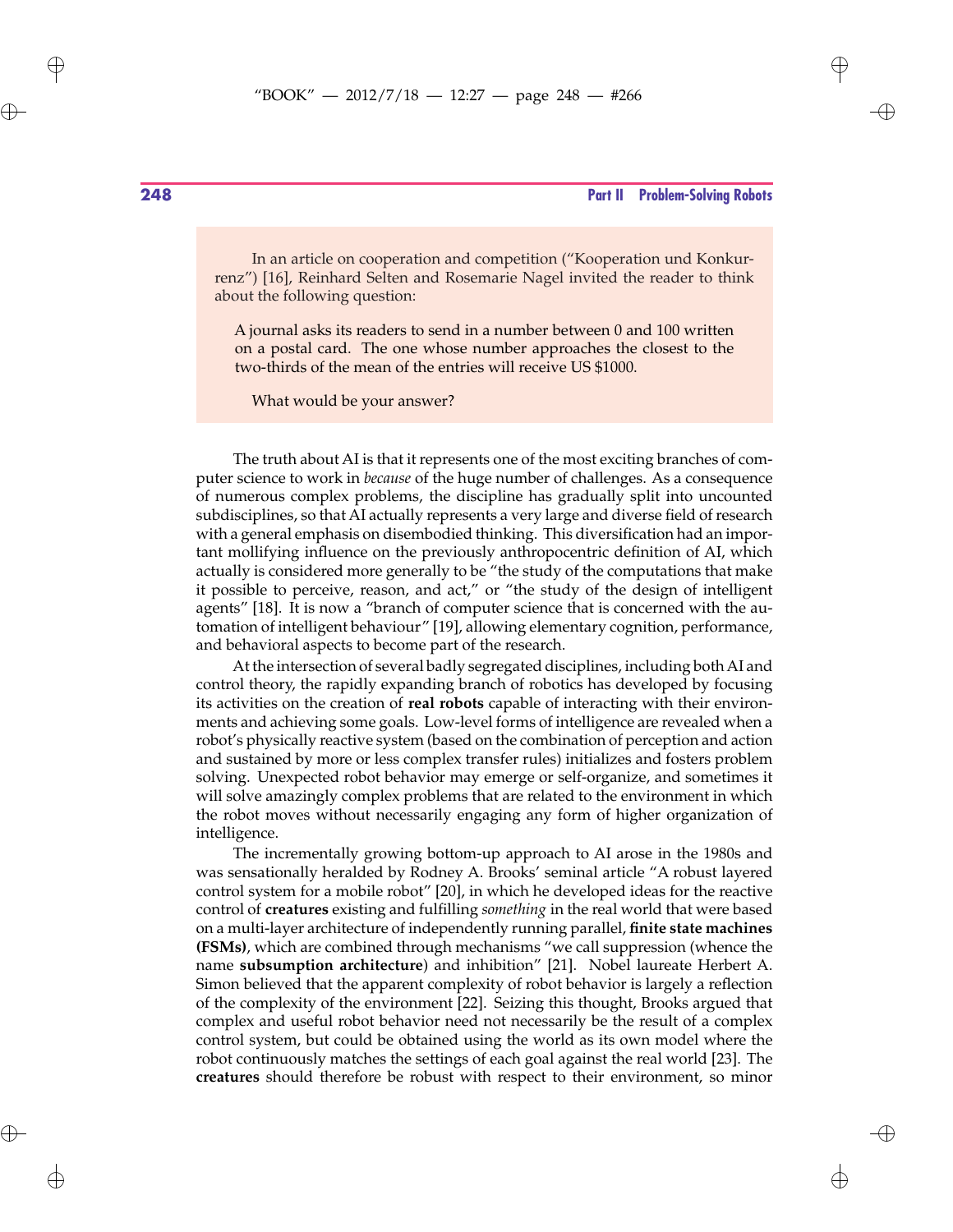# "BOOK" — 2012/7/18 — 12:27 — page 249 — #267  $\bigoplus$

#### **Part II Problem-Solving Robots 249**

 $\oplus$ 

 $\bigoplus$ 

changes in the conditions and properties of a robot's world will not lead to the collapse of its behavior. Instead, the interactions of the robot's reactive mutual activation and suppression mechanisms should allow the **creatures** to adapt to these environmental changes. Brooks recommended that, because the validity of control mechanisms can only be verified through the emergent robot behavior in the real world, each layer must be extensively tested and thoroughly debugged while it is being built by the designer. Brooks concluded that the resulting creatures operate at levels close to simple insects.

In his book *Behavior-Based Robotics* [24], Ronald Arkin, who is Regents' Professor and Associate Dean for Research at the School of Interactive Computing at the College of Computing of the Georgia Institute of Technology, has clarified how far Brooks' ideas can be pushed. His emphasis is on the brains of robots (rather than their embodiment), and his focus in on the behavioral aspects and the design of control systems. He considers reactive control to be a technique for combining perception and action in order to produce a rapid robotic response in dynamic and unstructured worlds (in contrast to slow, deliberate, and planning control). Individual behavior arises from the sensory-motor pair for a given environmental context, prioritized tasks, and sensory resources. Goals determine which behaviors should be active. More generally, Arkin also tries to answer the question "What does animal behavior offer robotics?" He states that animal behavior defines intelligence and provides proof that intelligence can be achieved and implemented.

Behaviors are more than simple actions. While actions represent the basic handling of the physical robotic system (for example, *turn on forward left motor* or *stop all motors*), behaviors describe the effects of the actions in the environmental context. For instance, the first motor command would result in the behavior *turn to the right*, and the second would produce the behavior *stand still*. Emergent behavior is the global ensemble resulting from the interactions and composition of elementary behaviors. A typical—and undesirable—behavior for an obstacle-avoiding robot may be *get stuck in the corner*. Behaviors can reach a high degree of abstraction, interlacing hierarchically structured layers. So, *get out of the maze* could be a higher-level behavior of a complex, multi-functional robot.

The strong impact of Rodney Brooks' work on robotics hardly can be overestimated. First, his idea that intelligent problem solving need not rely on abstraction and representation in a highly organized brain, but also could be generated by a lowerlevel brain, stimulated the development of efficient insect-like robots that are capable of spectacularly acting in their defined environments and developing exploitable behaviors. Furthermore, the related notion of distributed and cooperative intelligence initiated the next level of robotic studies dealing with robot interactions in teams and swarms. Interestingly, Brooks' paradigm was immediately adopted by researchers in the field of animal cognition. In 2000, Barbara Webb, who is a researcher at the Institute of Perception, Action, and Behaviour at the University of Edinburgh, UK, presented a review paper, "What does robotics offer animal behaviour" [25], in which she noted that many of the problems roboticists solve through technology correspond closely to the problems nature has solved for real animals. Therefore, she argued that robots could serve as physical models of animals. The practical realization of such robots poses a large number of problems, extending from the design of the actuation

✐

 $\rightarrow$ 

✐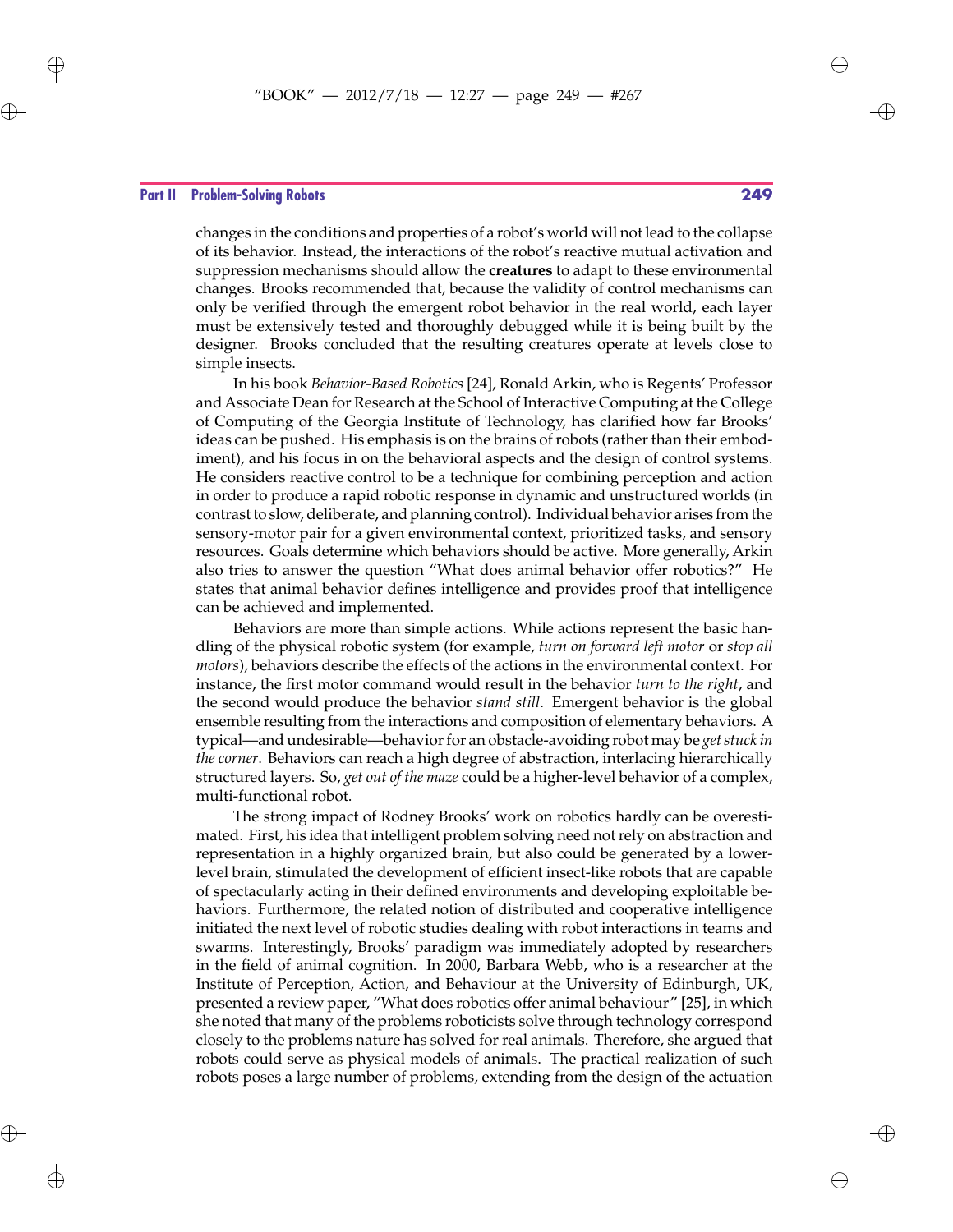$\oplus$ 

 $\oplus$ 



**Figure P2.1:** The research robot cricket, developed by Barbara Webb, mimicking the female cricket's phonotaxis behavior, which consists in moving towards the chirping male. (Courtesy: Barbara Webb).<sup>7</sup>

mechanisms, to the mimicking of the animal's sensors, and to the programming of the behavioral "rules." [26]

In a preceding eminent work [28], Barbara Webb built and programmed a robot made of LEGO pieces and controlled by a Motorola 68000 microprocessor that replicated the phonotaxis $8$  behavior of a female cricket, which competently and robustly found its way to a specific sound source under a variety of conditions, demonstrating the utility of reactive-control robots as models for their biological prototypes (Figure P2.1). The robot was equipped with two microphones capturing the sound patterns emitted by loudspeakers simulating the calling song of the male cricket. Astute audio-processing electronics mimicked the natural functions of the female cricket's auditory system, eventually forming the input of the motor control system. Additionally, the robot used infrared and bump switches that could detect obstacles, which were then circumvented. An amazingly short reactive-control program of just 100 lines was sufficient to simulate the cricket behavior.

Social aspects of insect behavior may point out the limits of reactive control and sometimes even behavior-based architecture approaches, because higher degrees of intelligence are involved. For instance, in Chapter 7 we presented the "bee waggle" dance as a real form of communication code (a true language) and hence almost a "Cartesian" proof of elementary intelligence. The waggling bee effectively learns the path to a new nectar source. It adaptively transposes the direction and the distance into the gravitational field and the waggling frequency, even taking into account the changing position of the sun. In the social context of the hive, the scout bee stimulates and recruits bees. Not being aware of its own existence, it does not think in human

 $\oplus$ 

✐

<sup>&</sup>lt;sup>7</sup>This robot resembles the LEGO robots appearing in the MIT 6270 Autonomous LEGO Robot Project, created by Fred Martin in 1989 [27].

<sup>&</sup>lt;sup>8</sup>The faculty of navigating in the direction of a sound source.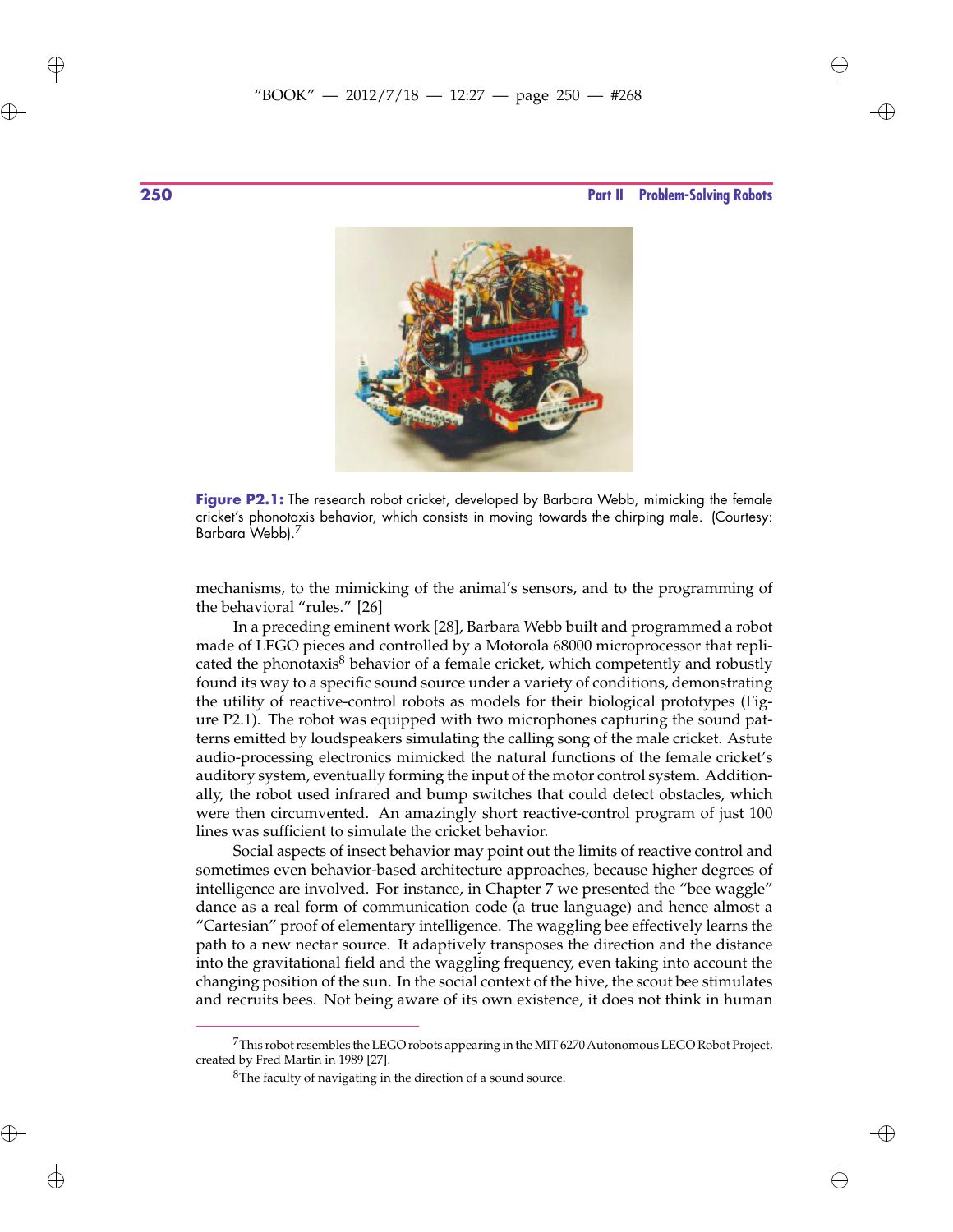✐

**Part II Problem-Solving Robots 251**

 $\oplus$ 

 $\oplus$ 

✐

 $\oplus$ 



Figure P2.2: The LEGO NXT robot that goes along with Part II of this book. The building instructions can be found in the LEGO MINDSTORMS Education booklet 4500569 (9797) [29]. (Courtesy: The LEGO Group.)

dimensions. It won't invite: "Hey girls, let's dance! I've found a cool honey source! Just follow me!" However, the messaging process does not simply obey a pure reactive program limited to "hardwired" control, because it is the result of an adaptation of the pioneer bee to its environment, the storage of flight information—surely an inner representation of environmental data—and the invitation to fellow bees to also adapt their behavior. The message that the pioneer bee dances is understood by recruited bees! They adjust their behavior to the transmitted information. In his numerous experiments, Karl von Frisch could prove that the bees effectively have the faculty of learning and can be trained. Robotic implementations of such difficult social insect behavior may require hybrid control architectures blending reactive and behavior control methods with deliberate and organizing architectures.

In the following chapters, we will provide practical robotics examples that demonstrate **intelligent** behavior. For the purpose of this book, we will consider intelligence not only to be the cognitive ability of the robot but also its *de facto* capacity for solving a problem. In this way, **intelligence** represents the active junction between the problem and its solution. The behavioral aspects and the control functions will be our focus. Therefore, we will limit the construction to a single dual-drive base with individually adapted sensors or additional actuators (see Figure P2.2). Each robot, although it physically may be indistinguishable from its predecessor, will be identified with the name of a famous researcher. The differences will concern the control functions, the applied intelligence, and the resulting behavior.

From an educational viewpoint, it has been explained in Part I that building and programming robots changes the role of the student from the tutee to the tutor. The student is no longer the object (the learner), but becomes instead the subject (the teacher), because he or she is asked to tell a machine to execute certain sequences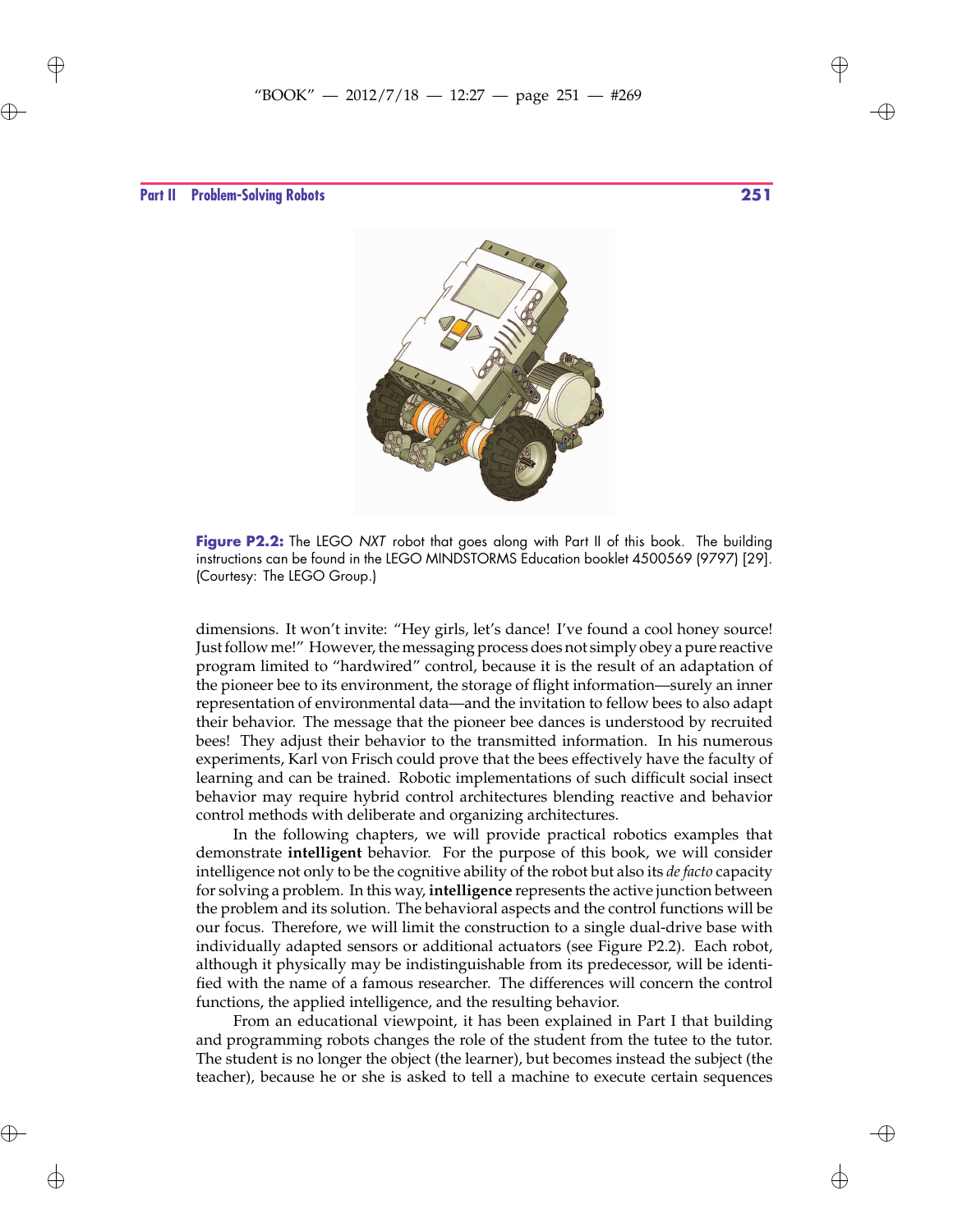$\rightarrow$ 

✐

## **252 Part II Problem-Solving Robots**

of motion or interactions with the environment and ultimately to solve problems on its own. This forms an interesting and challenging instructional concept that requires thoroughly planned assistance and preparation during the student work on the related robots. In our practical *B.I.T.* workshops and projects, we found that the differentiation of the various control methods is not always as evident as this introduction may suggest. Maja Matarić's handy formulations were the most helpful [30]:

- Deliberate control: Think Hard—Act Later
- Reactive control: Don't Think—React!
- Hybrid control: Think and Act Separately, in Parallel
- Behavior-based control: Think the Way You Act

In the following chapters, only the last three methods will be developed. Chapter 9, "Bugs," will present purely reactive-controlled, elementary robots, which are based on the sensor-motor pair that will be easy to comprehend and to implement. The reader will learn the strengths and the limits of such reactive systems. He or she will experience the difference between the control, the goal function, and the emerging behavior. Chapter 10, "Intelligent Robots?" will discuss the possibility of adding memory and communication paths as the essential distinctive elements for growing levels of intelligence. It will be shown how these methods can be implemented on top of reactive robots without causing the overall behavior to crash due to mutually conflicting accesses to limited actuation resources. Finally, Chapter 11, "Robot Intelligence," will emphasize the reactive-control view towards behavior-based robot creatures. Readers will learn about **finite state machines (FSM)** and the embedding of the **subsumption architecture**. They will be introduced to the basics of learning algorithms and creativity in the context of simple robots.

## **Bibliography**

- [1] M. MATARIĆ, *The Robotics Primer*, Massachusetts Institute of Technology, (2007), p. 2.
- [2] R. DESCARTES, *Discourse on the method*, (1637), translated by John Veitch, Cosimo Inc. New York, (2008), pp. 44–45.
- [3] D. KALLIGEROPOULOS and S. VASILEIADOU, *The Homeric Automata and their Implementation*, Science and Technology in Homeric Epics, History of Mechanism and Machine Science, Springer Netherlands, Vol. 6, (2009), pp. 77-84.
- [4] HOMER, *The Iliad, Book XVIII*, 509–521 (410-421), translated by I. JOHNSTON, Richer Resource Publication, Virginia, (2006).
- [5] S. RUSSEL and P. NORVIG, *Artificial Intelligence: A Modern Approach*, 2nd Ed., Prentice Hall, NJ, (2003), p. 17.
- [6] http://www-formal.stanford.edu/jmc/whatisai/whatisai.html, [retrieved June 2010].

 $\oplus$ 

 $\oplus$